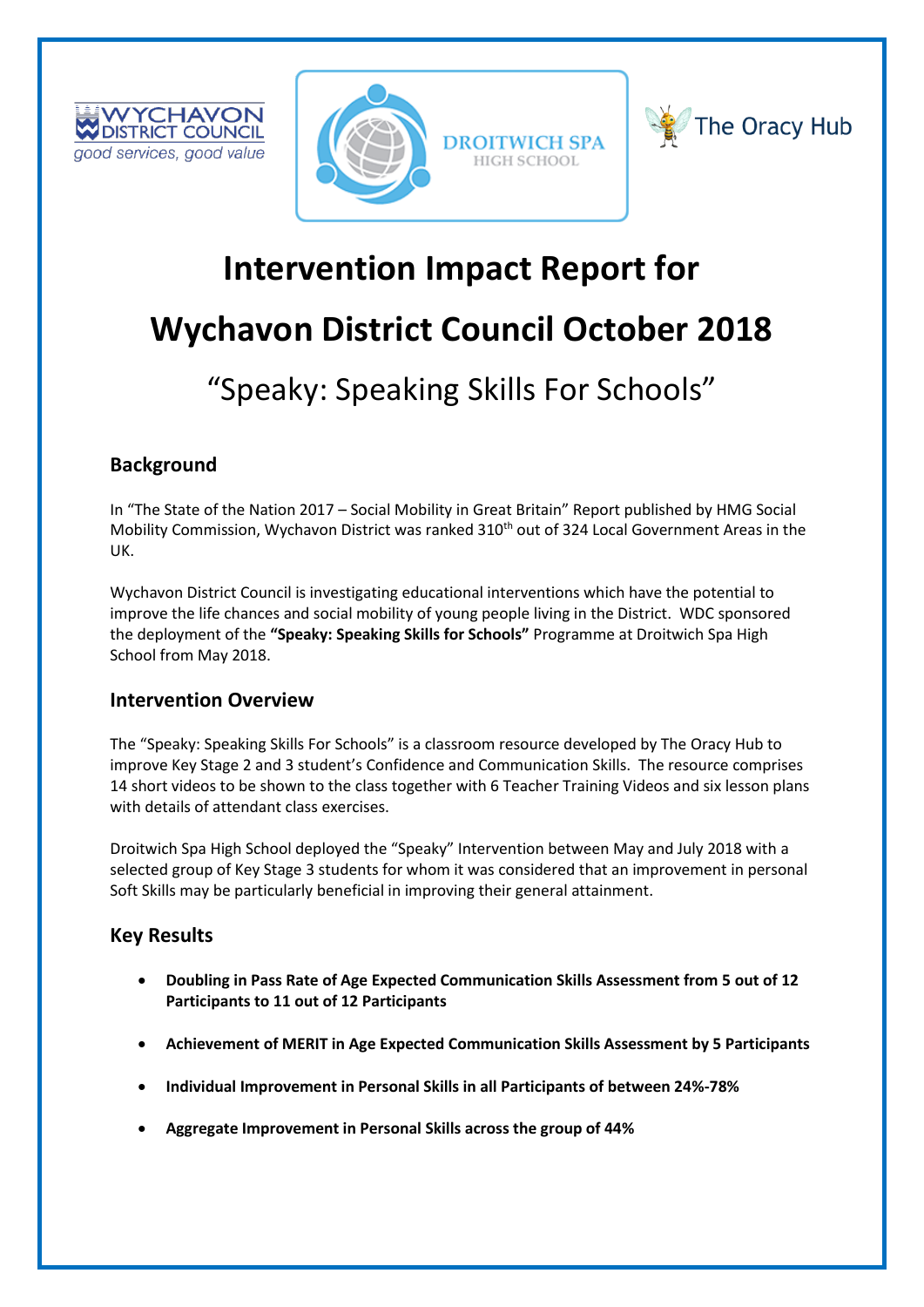## **About the Participants**

All of the students were 12 or 13 years of age at the time that the *Speaky* course began. There were 12 students in the group, 8 girls and 4 boys. The average reading age of the group was 8 years, two months. The average spelling age was 9 years, 8 months. One of the students had profound hearing and sensory issues. The group was considered unable to access the full curriculum. They therefore had a dedicated teaching room of their own and a full time teaching assistant. The *Speaky* sessions were delivered by one of the group's English teachers. 5 of the 12 students were in receipt of free school meals at the time of the study. 6 of the 12 students qualified for Pupil Premium funding.

## **About the Assessments**

All assessments were undertaken by school staff who know the students well.

The Communication Skills of the Participants were assessed against 6 criteria:

- Willingness willingness to participate in and contribute to group activity
- Vocal Projection confidence to speak audibly and adjust to differing situations
- Pace ability to speak at a speed that content can be understood, including pauses
- Logic ability to structure and communicate information and thoughts logically
- Body Language ability to stand, gesture, smile and make eye contact appropriately
- Inclusion ability to listen and interact appropriately with others

The class teachers allocated a score between 1-5 for each criteria to each Participant before and after the Intervention based on classroom observation.

In addition the class teachers undertook formal assessments on three dates 4 June2018, 22 June 2018, 6 July 2018 during the intervention. These formal assessments assessed the skills of the participants against the Age Expected Skill Levels in the general population in anticipation of the requirements at GCSE.

### **Intervention Lead Teacher Review**

"The key messages have worked well for us and the students have certainly taken them up in the way that we hoped they would.

It was a reasonably challenging start. The sessions concerned with self-presentation, posture and stillness involved giving the students a message that they did not necessarily want to hear. That slumping, mumbling and fidgeting are likely to prove self-defeating in the real world caused some degree of push-back. We braved it out, though. The students modified their approach according to the advice that you gave them and were indeed soon offering a well intended critique of how I was standing when addressing them, etc. I would think that is pretty much what we were aiming for.

We have worked through the sections on warming up and maintaining confidence. The students have given a couple of short formal presentations intended to give them a chance to demonstrate what they have learned. The simplicity and clarity of the Speaky material has made a positive difference. Our experience has been that it is memorable and useful. I know that you are interested in how it might work in a secondary rather than a primary setting. A couple of things have been apparent in our case. The systematic nature of the programme clearly gets results but makes the "sell" on the part of the teacher slightly more difficult. Speaky has been most effective for us woven around an existing programme of study, rather than standing alone. There was also some feeling that the branding of the materials suggested a younger target audience. It didn't last long, though. The students forgot about it after the second lesson and just focused on the substance.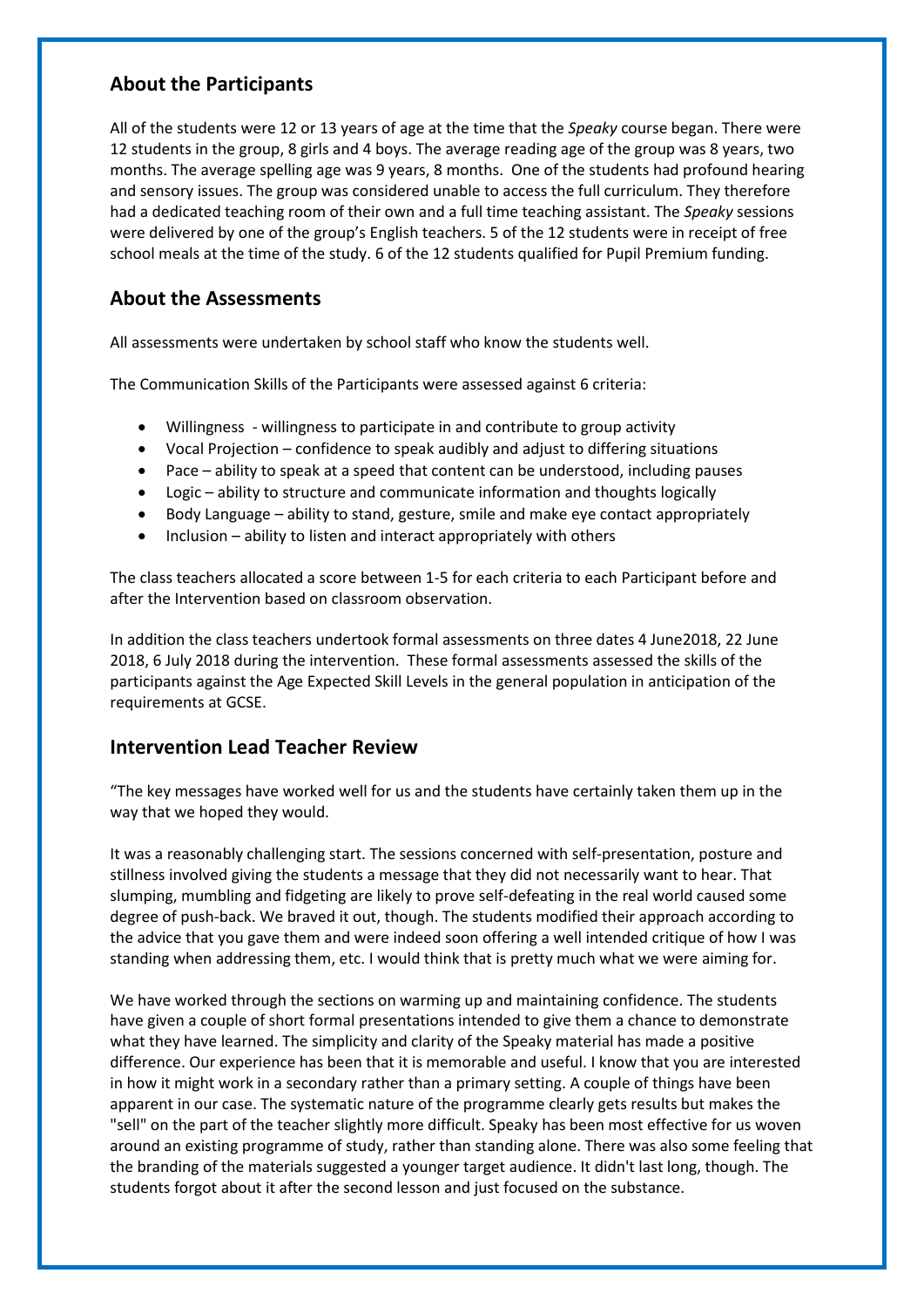"Let's get some advice from Mimi" and "time for some Speaky" are now parts of our classroom language. As I type this I am waiting to meet a colleague joining us in September. Our head teacher would like me to familiarise him with the materials so that he can lead on them, too. And so it grows. It has certainly been a positive and productive experience for our students."

#### *Duncan Hall, Intervention Lead Teacher, Droitwich Spa High School*

## **About the School**

Droitwich Spa high School is a larger-than-average secondary school with a sixth form, which serves the town of Droitwich Spa and the surrounding villages. It converted to academy status in July 2011 and is rated a **Good Provider** with **Outstanding** Leadership and Management by Ofsted.

Most students are from White British backgrounds and very few speak English as an additional language. The proportion of disabled students and those who have special educational needs supported at school action and school action plus is below average. However the proportion of students with a statement of special education needs is above the national average. The proportion of students who are known to be eligible for the pupil premium is below the national average.

In April 2017, in their latest report, HM Ofsted Inspectors wrote:

**"You, your leadership team and the governing body have a tenacious and relentless determination to provide the best quality education for all pupils. You offer a broad and rich curriculum. Pupils' life chances are your highest priority, and no matter what barriers pupils face you are determined all shall succeed."**

### **About the Intervention**

The Speaky programme is targeted at Key Stage 2 and 3 Pupils and consists of 14 dynamic Class Videos, each covering a specific teaching point, to be played to the class. Teacher Training videos, detailed notes and suggested lesson plans accompany the Class Videos and equip teachers with the necessary skills to run activities, give feedback and support progress, and form an important part of the teacher's Continuing Professional Development.

It is possible to run all the Speaky Class Videos any number of times over the course of a year's subscription, and there is no limit to the number of pupils in each class.

There is considerable flexibility for the teachers to run the programme as best suits their timetable and their class, both in terms of size and capabilities. The Teacher Downloadable notes are notionally grouped into six lessons each involving 2 to 3 Teaching Point Class Videos. However individual Teaching Point Class Videos can be run as stand-alone lessons, or the number covered in one lesson can be tailored to suit the timetable and class.

The "Speaky" programme was deployed successfully by the teachers at Droitwich Spa High without additional training or involvement from The Oracy Hub. More details about the Intervention can be found at [www.oracy-hub.org/resources.](http://www.oracy-hub.org/resources)

### **Cost of Intervention**

The cost of the complete "Speaky" – Speaking Skills for Schools resource is £200 +VAT for a 12 month licence covering all teachers and students within the client school.

Wychavon District Council kindly provided the entire cost of the Intervention in this case.